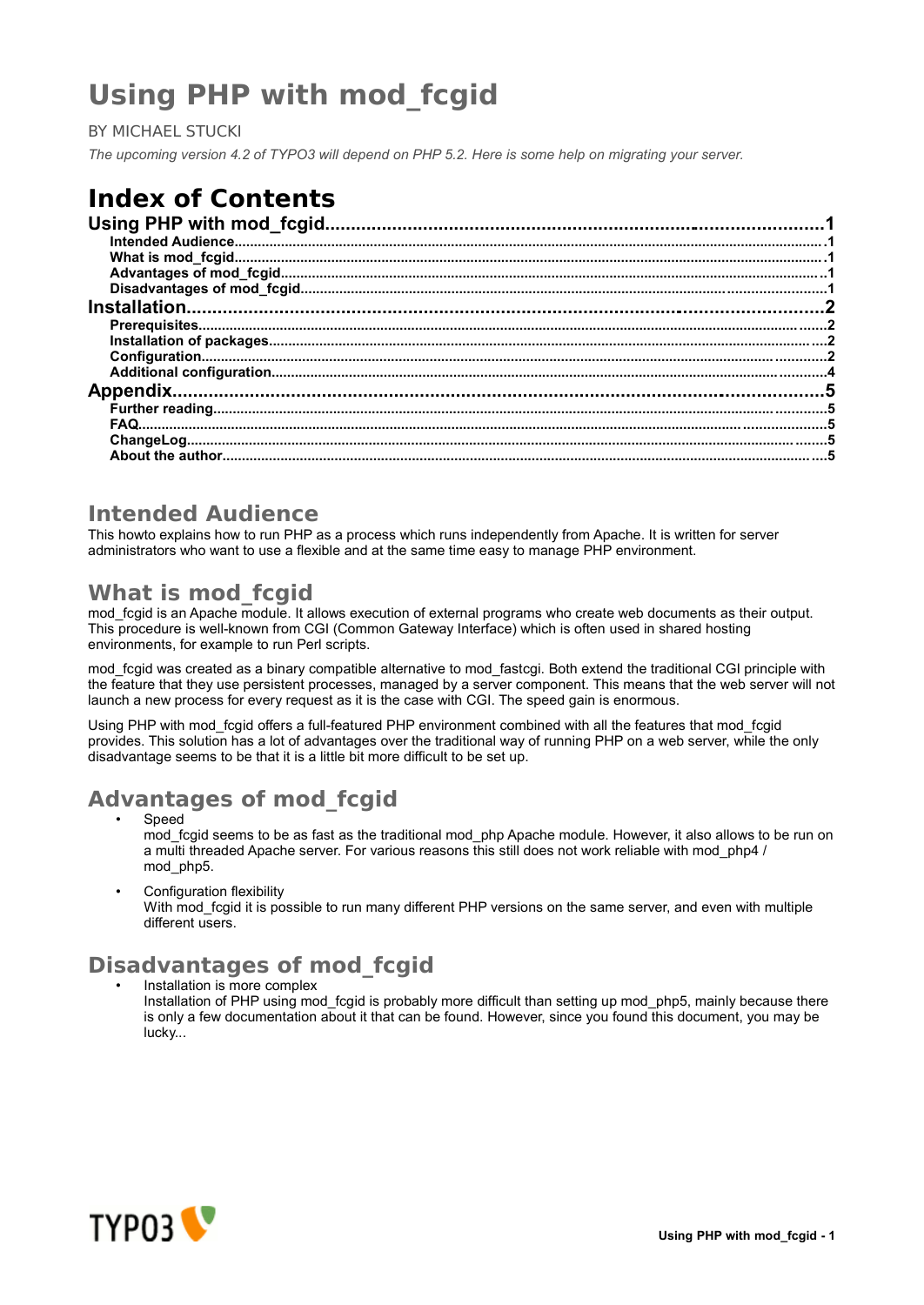# **Installation**

### **Prerequisites**

This manual is designed for Debian Etch servers. It expects a server running Apache 2.x. Basically this should work equally for other systems – they probably just use different paths and package names...

## **Installation of packages**

The following packages are required:

• php5-cgi

This is the CGI binary of PHP5. It was compiled with FCGI support and works perfectly together with mod\_fcgid.

- libapache2-mod-fcgid This is the FCGID module
	- apache2-mpm-worker This is the multi threaded multi-processing module (MPM) for Apache2. It replaces apache2-mpm-prefork with is a single-threaded MPM and is required by mod php4 / mod php5. Of course these packages must also be removed.

Keep in mind that you may want to make a backup of your current php.ini, because php5-cgi will set up a new configuration file.

# apt-get -u install php5-cgi libapache2-mod-fcgid apache2-mpm-worker

### **Configuration**

- 1. Remove mod\_php4 / mod\_php5 if not already done
	- # a2dismod php4
	- # a2dismod php5
- 2. Enable mod\_actions and mod\_fcgid
	- # a2enmod actions
	- # a2enmod fcgid
- 3. Raise the communication timeout (= maximum execution time) for FCGI applications in /etc/apache2/modsenabled/fcgid.conf by adding the "IPCCommTimeout" directive

```
<IfModule mod_fcgid.c>
    AddHandler fcgid-script .fcgi
    SocketPath /var/lib/apache2/fcgid/sock
    # Communication timeout: Default value is 20 seconds
    IPCCommTimeout 60
    # Connection timeout: Default value is 3 seconds
```
#IPCConnectTimeout 3 </IfModule>

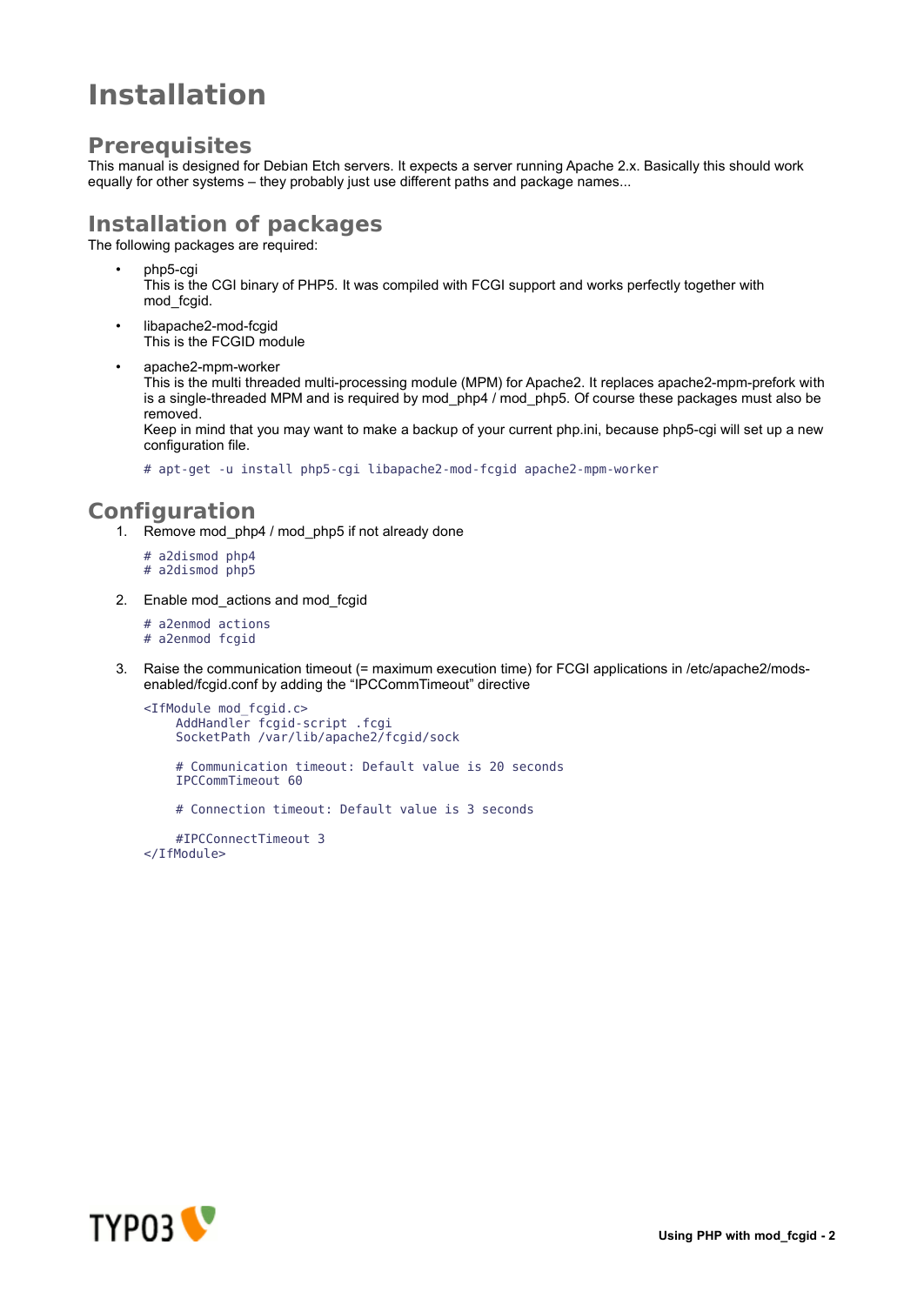4. Create a new file /etc/apache2/conf.d/php-fcgid.conf:

```
<IfModule !mod_php4.c>
<IfModule !mod_php4_filter.c>
<IfModule !mod_php5.c>
<IfModule !mod_php5_filter.c>
<IfModule !mod_php5_hooks.c>
<IfModule mod_actions.c>
<IfModule mod_alias.c>
<IfModule mod_mime.c>
<IfModule mod_fcgid.c>
    # Path to php.ini – defaults to /etc/phpX/cgi
    DefaultInitEnv PHPRC=/etc/php5/cgi
    # Number of PHP childs that will be launched. Leave undefined to let PHP decide.
    #DefaultInitEnv PHP_FCGI_CHILDREN 3
    # Maximum requests before a process is stopped and a new one is launched
    #DefaultInitEnv PHP_FCGI_MAX_REQUESTS 5000
    # Define a new handler "php-fcgi" for ".php" files, plus the action that must follow
    AddHandler php-fcgi .php
    Action php-fcgi /fcgi-bin/php-fcgi-wrapper
    # Define the MIME-Type for ".php" files
    AddType application/x-httpd-php .php
    # Define alias "/fcgi-bin/". The action above is using this value, which means that
    # you could run another "php5-cgi" command by just changing this alias
    Alias /fcgi-bin/ /var/www/fcgi-bin.d/php5-default/
    # Turn on the fcgid-script handler for all files within the alias "/fcgi-bin/"
    <Location /fcgi-bin/>
          SetHandler fcgid-script
          Options +ExecCGI
    </Location>
</IfModule>
</IfModule>
</IfModule>
</IfModule>
</IfModule>
</IfModule>
</IfModule>
</IfModule>
</IfModule>
```
5. Next, create the directory which is chosen by the alias, and put in a symlink to the php5-cgi binary

```
# mkdir /var/www/fcgi-bin.d/php5-default
```
- # ln -s /usr/bin/php5-cgi /var/www/fcgi-bin.d/php5-default/php-fcgi-wrapper
- 6. Finally, restart Apache
	- # /etc/init.d/apache2 restart

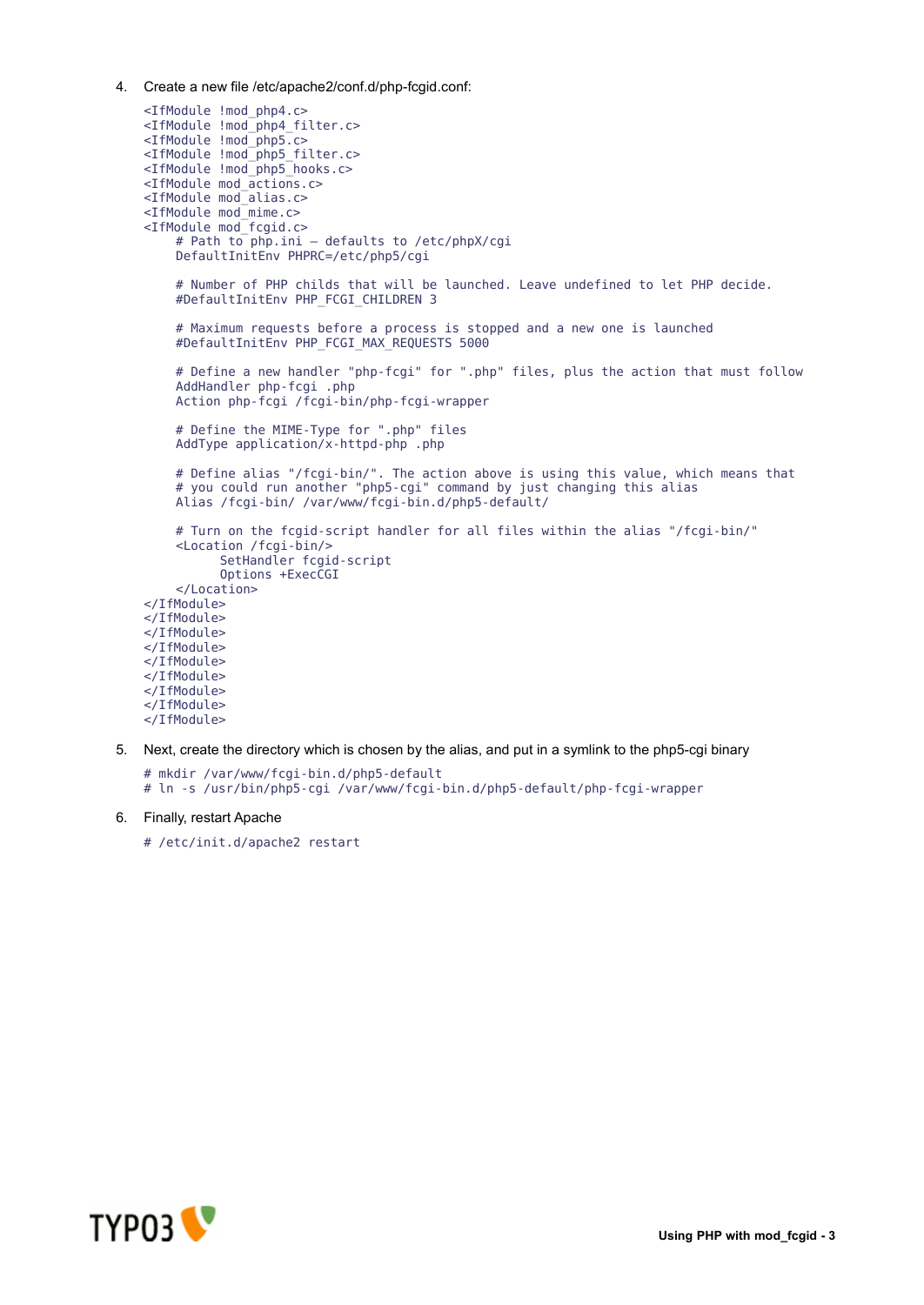## **Additional configuration**

It is also possible to run different versions of PHP, even with different users.

- 1. Enable mod\_suexec
	- # a2enmod suexec
- 2. Create a new user

# adduser <username>

3. For every instance of PHP, create a new subdirectory in /var/www/fcgi-bin.d/

# mkdir /var/www/fcgi-bin.d/php<version>-<username>/

4. Instead of creating a symlink, this time you need to add a new file "php-fcgi-wrapper" inside this directory

```
#!/bin/sh
# Wrapper for PHP-fcgi
# This wrapper can be used to define settings before launching the PHP-fcgi binary.
```

```
# Define the path to php.ini. This defaults to /etc/phpX/cgi.
#export PHPRC=/var/www/fcgi-bin.d/php5-web01/phprc
#export PHPRC=/etc/php5/cgi
```
# Define the number of PHP childs that will be launched. Leave undefined to let PHP decide. #export PHP\_FCGI\_CHILDREN=3

# Maximum requests before a process is stopped and a new one is launched #export PHP\_FCGI\_MAX\_REQUESTS=5000

# Launch the PHP CGI binary # This can be any other version of PHP which is compiled with FCGI support. exec /usr/bin/php5-cgi

5. Make this script executable and change the user appropriately

# chmod a+x /var/www/fcgi-bin.d/php<version>-<username>/php-fcgi-wrapper # chown <user>:<group> /var/www/fcgi-bin.d/php<version>-<username>/php-fcgi-wrapper

6. Modify the Apache configuration, e.g. in /etc/apache2/sites-enabled/web01

```
<VirtualHost *:80>
    Servername web01.myserver.com
    DocumentRoot /var/www/websites/web01/
    SuexecUserGroup <user> <group>
    Action php-fcgi /fcgi-bin/php-fcgi-wrapper
    Alias /fcgi-bin/ /var/www/fcgi-bin.d/php<version>-<username>/
</VirtualHost>
```
*Notice: It is important that user and group are owned by the same user and group as defined for the wrapper script above.*

7. Restart Apache

# /etc/init.d/apache2 restart